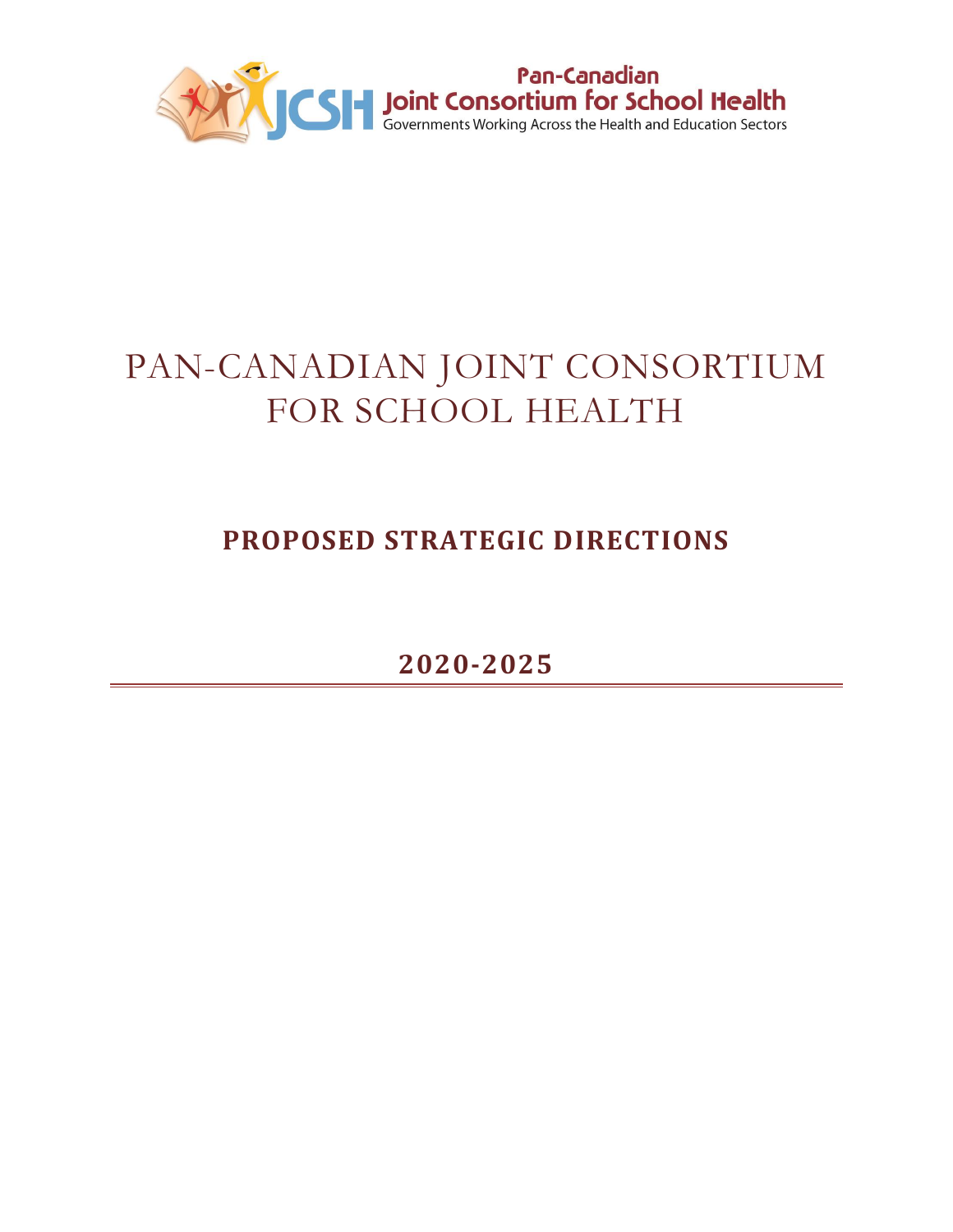

Pan-Canadian S | Joint Consortium for School Health

#### CONTEXT

In 2005, Canada's provincial and territorial ministers responsible for health and education pioneered a new approach to improving the health and learning for school-aged children and youth: the Pan-Canadian Joint Consortium for School Health (JCSH). They recognized that, statistically, young people were at risk for a range of physical, psychological, and behavioural problems – and that these kinds of issues have major implications not only for learning, but also for long-term health and health care costs.

Today, the JCSH comprises the ministries of education and ministries responsible for health/wellness in 12 of the 13 provinces and territories<sup>1</sup>. The federal government also supports the work of the Consortium, with the Public Health Agency of Canada (PHAC) serving in a funding and advisory capacity.

JCSH serves as the foundational platform to facilitate and promote collaboration among its inter-governmental provincial and territorial membership. The JCSH facilitates jurisdictions to work together and to support and build capacity within its member governments. In this role, JCSH is an inter-jurisdictional forum that encourages the education and health sectors to work together more efficiently and effectively while promoting and integrating learning, health, and well-being in the school setting.

The JCSH focuses on emerging key priority areas of FPT Ministers of Health and the Council of Ministers of Education, Canada (CMEC), including mental well-being, social emotional learning, and substance use prevention – all of which have key implications for the short and long-term learning, health, and well-being of all students. The work of the JCSH results in many efficiencies and enhancements within and across member jurisdictions, including:

• increased knowledge exchange;

l

- enhanced collaboration across relevant sectors and jurisdictions;
- improved coordination of school health policy and research agendas;
- development of evidence-based, user-friendly tools and resources; and,
- identification of common strategies to address the needs of diverse population groups.

<sup>&</sup>lt;sup>1</sup> While Quebec is not a member, it intends to contribute to the work of the Consortium through sharing information and best practices.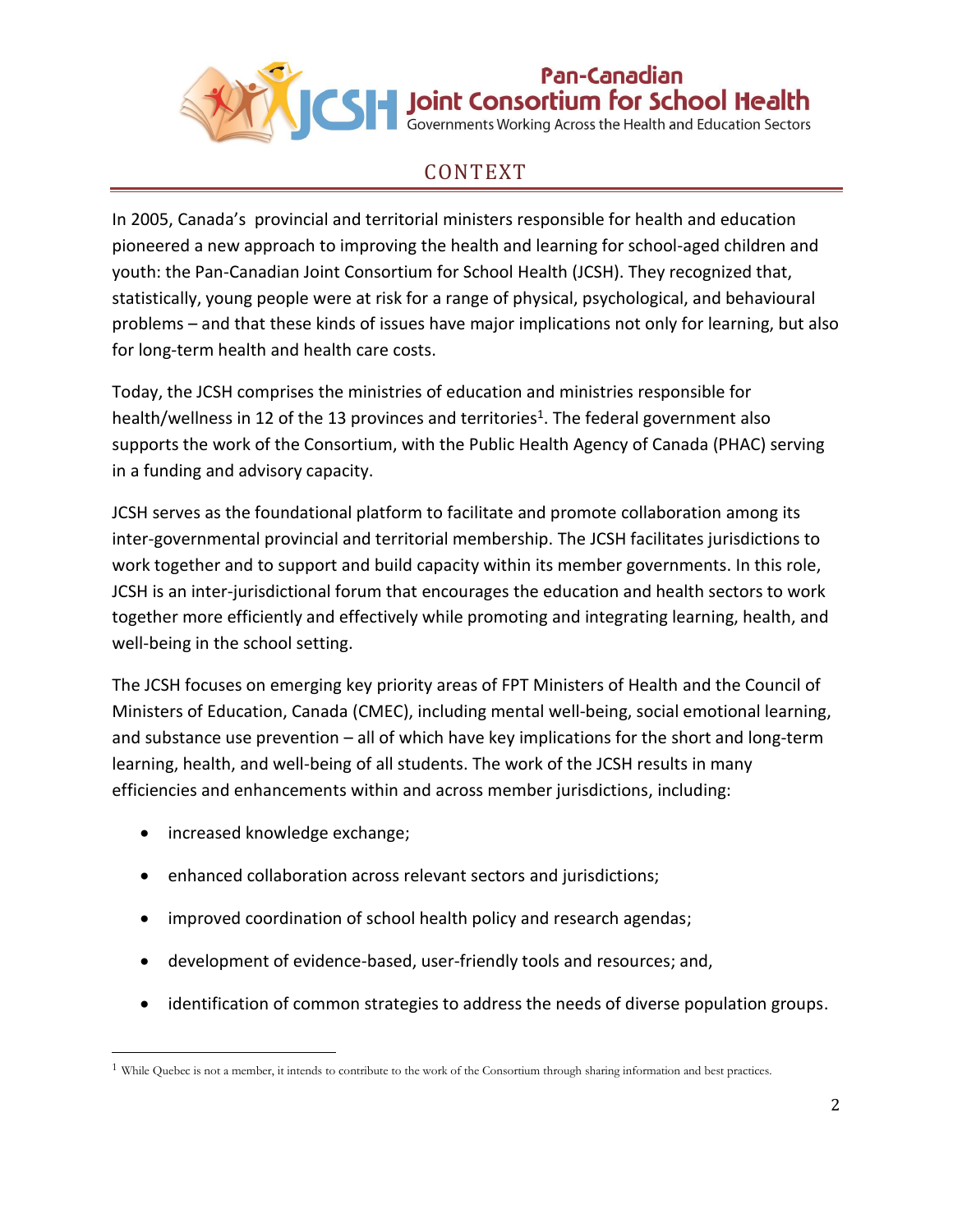

The work of the JCSH is grounded in the application of a comprehensive school health (CSH) approach to address the health-related needs of school communities. CSH is an internationally recognized framework for supporting improvements in students' health and well-being outcomes, which in turn provide a solid foundation to strengthen student achievement in a planned, integrated, holistic and sustainable way. The World Health Organization has concluded that school health programs designed using a comprehensive school health approach have been found to be the most effective, demonstrating significant improvements in student achievement, behaviour, and health outcomes.

#### VISION

Children and youth in Canada are thriving in school communities that are committed to optimal health, well-being, and learning.

#### MISSION

To work collaboratively across jurisdictions and between the education and health sectors to support optimal health, well-being, and learning of children and youth in school communities.

| <b>VALUES</b>              |                        |
|----------------------------|------------------------|
| Collaboration              | Innovation             |
| Diversity and Inclusion    | Accountability         |
| Equity                     | Efficiency             |
| Evidence-informed practice | Knowledge mobilization |

#### LONG-TERM OUTCOMES

The long term outcomes associated with achieving the Consortium's Mission are:

- 1. Member jurisdictions experience increased capacity, collaboration and efficiency in their efforts to promote optimal health, well-being, and learning outcomes for all students.
- 2. There is a continual exchange of information and knowledge related to optimal health, well-being, and learning outcomes for all students among member jurisdictions.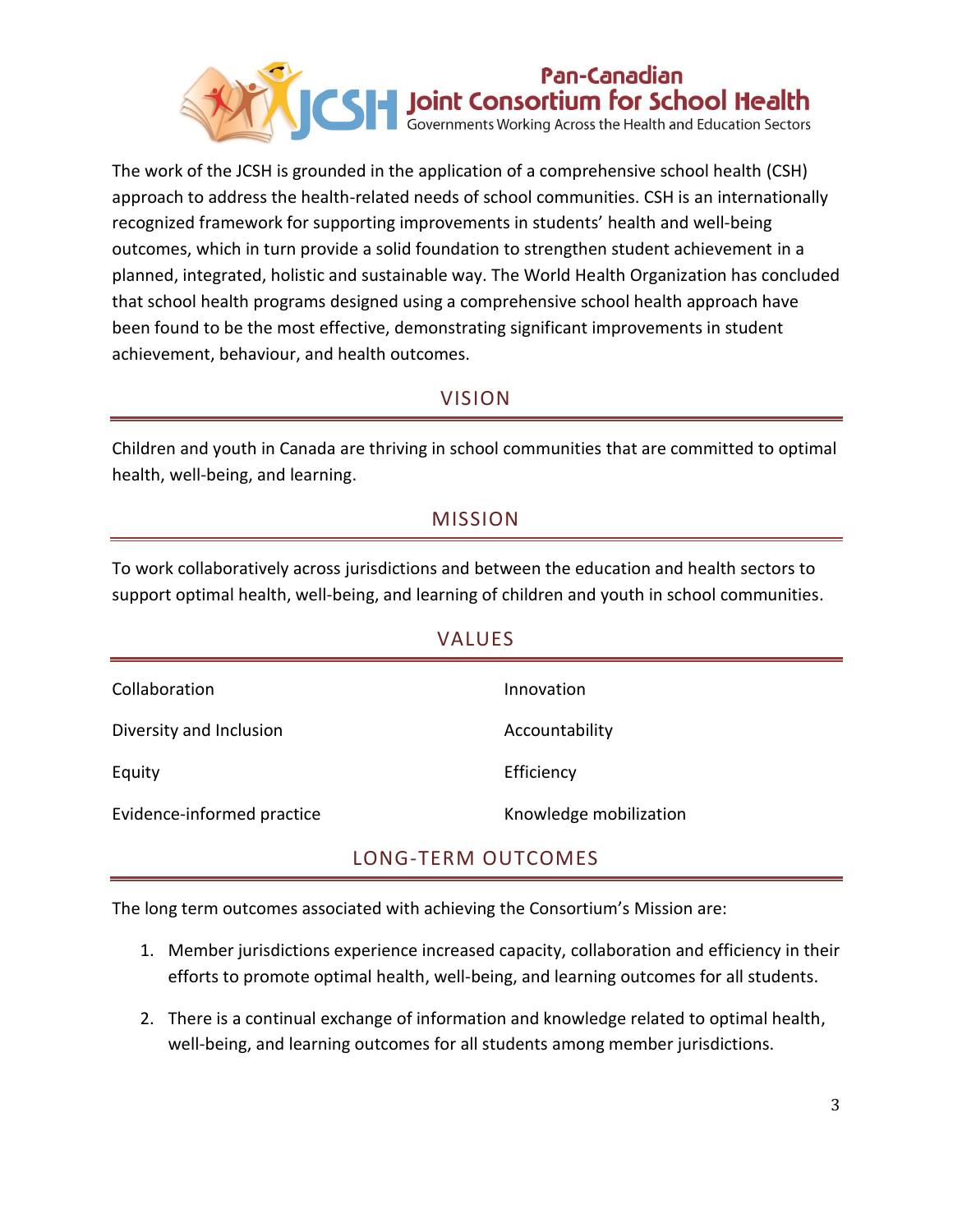

3. The JCSH is recognized by other FPT bodies and key stakeholders for their expertise in the promotion of initiatives to improve the health, well-being, and learning for all students.

#### MANDATE AREAS OF FOCUS AND PRIORITIES

During this mandate (2020 – 2025), member jurisdictions will anticipate and provide timely evidence-based responses to emerging health and well-being issues that impact students' overall learning and long-term development. By working together through the JCSH and continuing to apply the CSH framework, member jurisdictions can assist each other in building 'upstream' preventive responses to current and emerging priorities. The initial priorities for a fourth JCSH mandate include:

**Problematic substance use,** with a strong initial focus on vaping;

**Mental well-being,** including social-emotional learning, resiliency, anxiety, protective factors and disruptive behaviours; and,

**School food environment,** including the alignment of healthy eating school food policies and priorities through the comprehensive school health approach.

During the course of this mandate, specific topics and areas of focus will evolve and change.

The JCSH is positioned as the foundational platform to support provincial and territorial ministers working together to meet emerging health, well-being, and learning issues. With a focus on these current and emerging priorities, the member jurisdictions of the JCSH are able to identify and support solutions and courses of action to improve student health, wellbeing, and learning.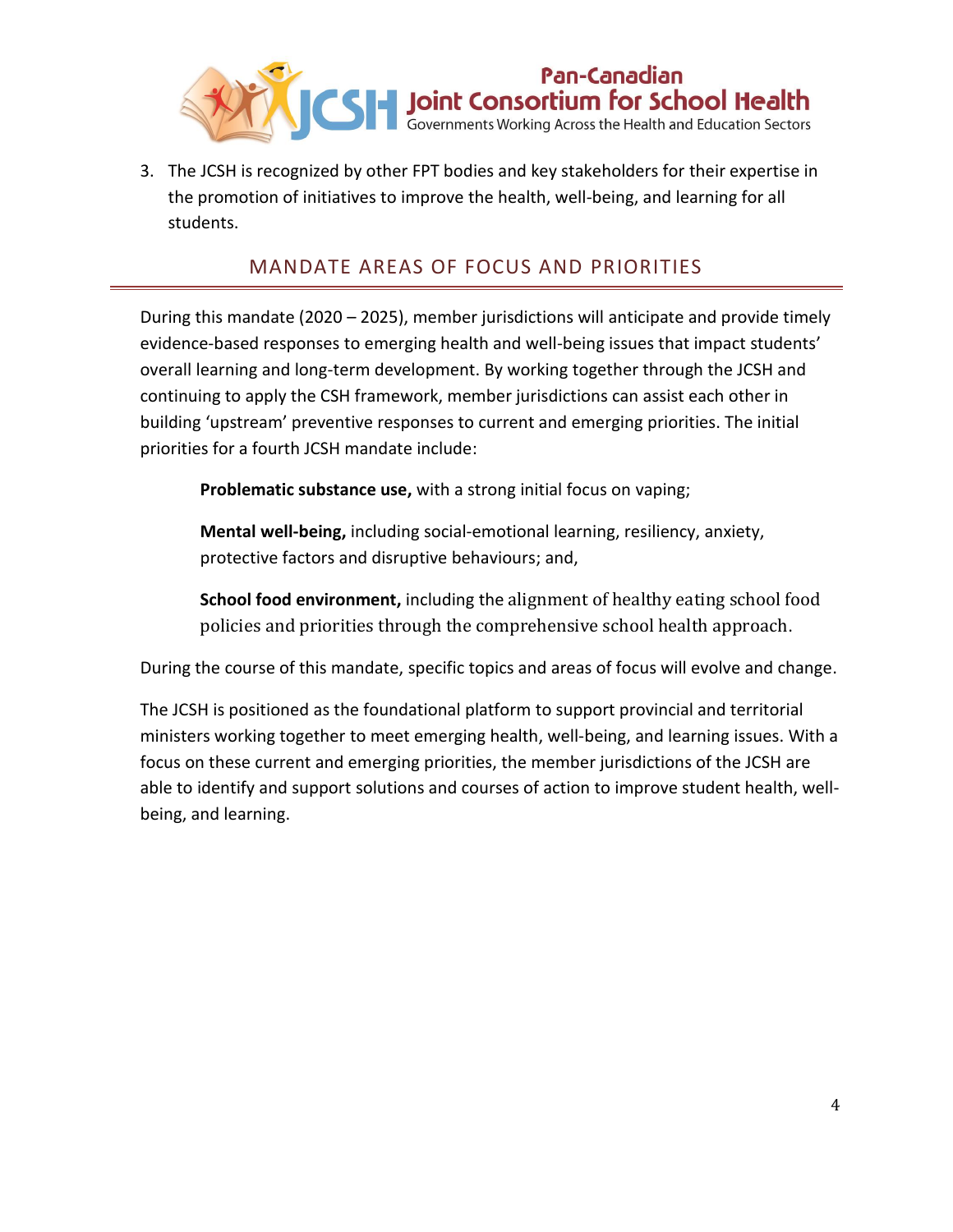

#### **GOALS AND STRATEGIES**

#### GOAL 1: PROVIDING LEADERSHIP

To advance coordinated and aligned policy, programs and practice that support the optimal health, well-being, and learning of children and youth in Canada.

#### STRATEGIES:

**Strategy 1:** Strengthen connections with the Council of Ministers of Education, Canada and the FPT Ministers of Health to encourage alignment of priorities and needs.

**Strategy 2:** Continue to support member jurisdictions with policy and practice-based tools and resources that leverage a comprehensive school health approach.

**Strategy 3**: Proactively engage with federal initiatives focused on student health and well-being to align with efforts within jurisdictions and encourage principles of CSH to be embedded and visible within these federal initiatives.

**Strategy 4:** Continue to strategically engage representatives of the non-government sector, and key stakeholders in sectors beyond health/wellness/education, in order to advance CSH-based approaches to common needs and issues.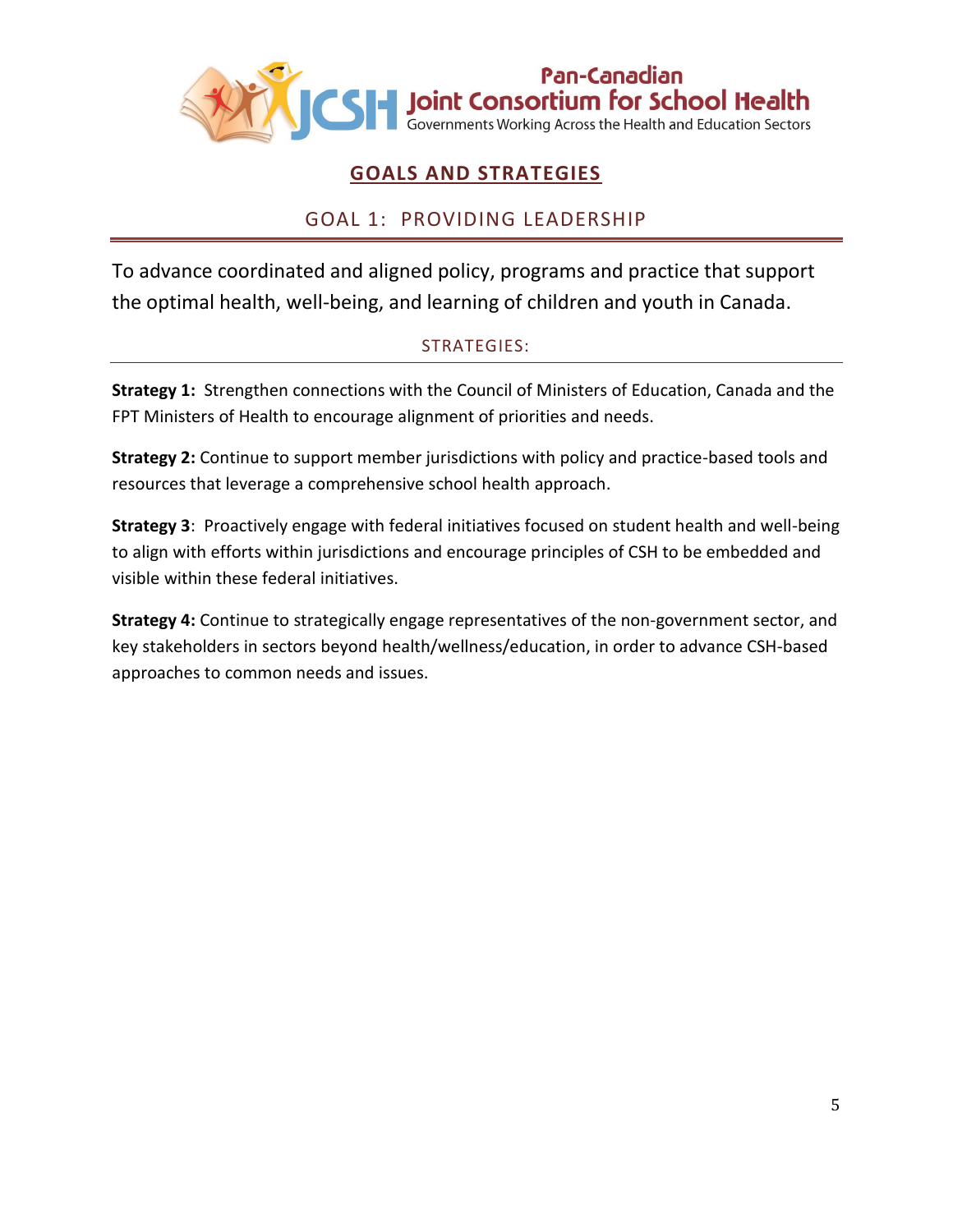

### GOAL 2: ENHANCING CAPACITY THROUGH KNOWLEDGE DEVELOPMENT AND EXCHANGE

To build, share, and leverage knowledge that enables member jurisdictions to support the optimal health, well-being, and learning of children and youth in Canada.

#### STRATEGIES:

**Strategy 1:** Support member jurisdictions to be responsive, resource efficient, and economically responsible by sharing knowledge of what works best and has the greatest positive impact.

**Strategy 2:** Identify and/or develop tools to strengthen existing partnerships across the education and health sectors.

**Strategy 3:** Continue to strengthen knowledge on how CSH-based approaches can meet the needs of diverse population groups and address inequities.

**Strategy 4:** Increase and enhance opportunities for knowledge exchange among member jurisdictions.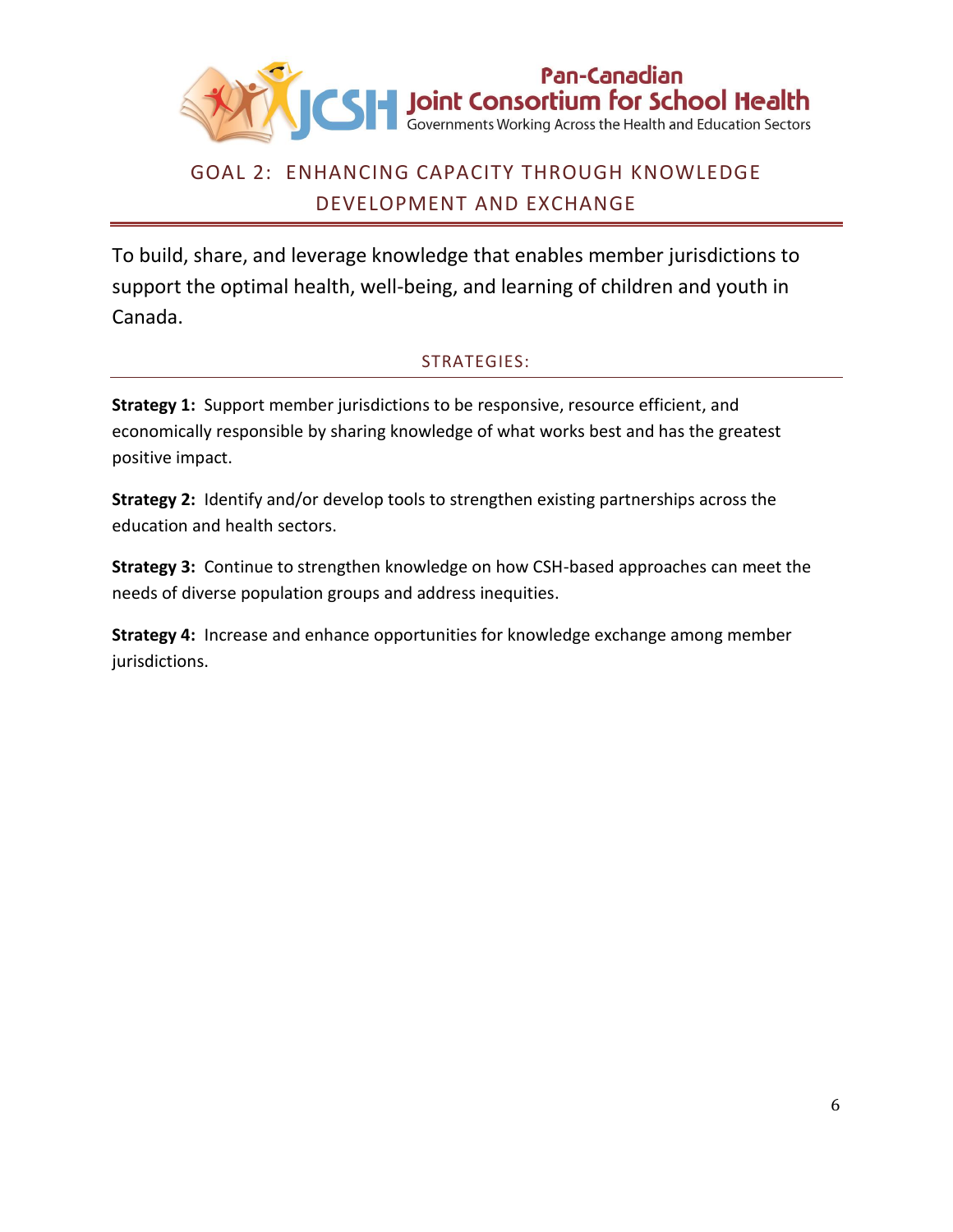

#### GOAL 3: PROMOTING INNOVATION

To support innovative approaches to policy, programs, and practice in member jurisdictions that address common challenges to the optimal health, well-being, and learning of children and youth in Canada.

#### STRATEGIES:

**Strategy 1:** Proactively identify and provide potential solutions to existing and emerging challenges to student health, well-being, and learning, and disseminate results among member jurisdictions.

**Strategy 2:** Utilizing a comprehensive school health approach, advance application of evidence to address emerging issues of concern (e.g. vaping).

**Strategy 3:** Continue engaging research partners in order to create an evidence base of strategies to support student health, well-being, and learning and comprehensive school health approaches.

**Strategy 4:** Work with research partners to advance evidence-based reviews of responses to emerging challenges.